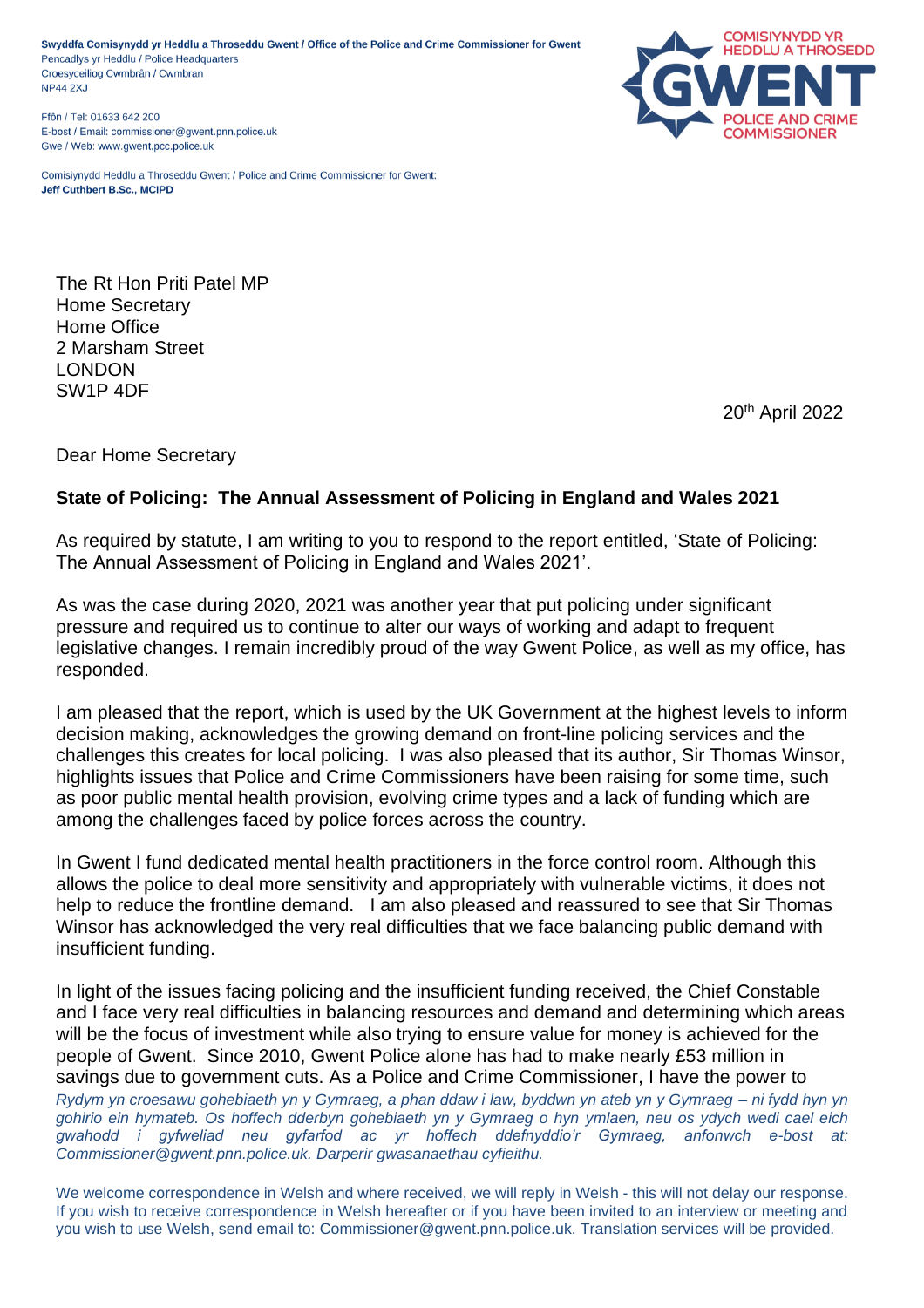raise additional funds through the local council tax precept, but it is wrong that local taxpayers should continue to shoulder the burden of long-term underfunding from the UK Government.

Eventually something will have to give, and I hope that this report will ensure that the UK Government seriously considers a review of police funding for the future.

I also acknowledge that policing needs to rebuild public trust as recent "toxic" behaviour and attitudes demonstrated by a small minority of officers in the police service across England and Wales have had a damaging impact.

The Chief Constable has provided the comment below on the report:

*"I welcome Her Majesty's Chief Inspector of Constabulary's annual assessment of policing in England and Wales 2021. The report reflects on the ten years since Sir Thomas Winsor has been in office. I concur that during this time, policing has come a long way in many respects, as highlighted in domestic abuse, child protection, the quality of some investigations, relations with the public and workforce diversity. The horrifying abduction, rape, and murder of Sarah Everard in 2021 by a serving police officer highlights that there is significant work that needs to be done with regards to recruitment, vetting and elements of police culture. I await the findings from the ongoing inquiries and resulting recommendations.* 

*The report rightly recognises the courage and commitment of police officers and staff. I am hugely proud of the bravery shown on daily basis by the officers and staff in my force and indeed throughout the country.*

*This is the final report by Sir Thomas Winsor and I am grateful for the commitment and enthusiasm he has demonstrated since he took up the post as Chief Inspector of Constabulary in 2012. I wish him every success for the future."*

In Gwent, the Chief Constable is holding roadshows where focus is placed on abuse of power. She is also ensuring that all officers and staff understand the reporting process in place to support them if they want to highlight any concerns they may have. These conversations have also taken place within my office and have also been highlighted at my volunteer scheme meetings. In addition, Gwent Police also established a Gold Group to develop and implement their Violence Against Women and Girls (VAWG) Strategy. One of the key aims of this strategy is to repair the trust and confidence levels of the public, specifically women and girls, in the police.

I am also reassured that Gwent Police do everything in their power to ensure the integrity and professionalism of its officers and staff before they start their roles and throughout their employment. Investment has been made in the vetting team, ensuring all staff and officers undergo annual vetting checks and there is also a vetting appeal panel which considers all appeals received as well as all refusals of any applicant with a protected characteristic. A member of my staff represents me on this panel which also has representation from the Independent Advisory Group, ensuring there are independent voices feeding back into the force.

I was disappointed to read that in a minority of policing areas that some Chief Constables have a lack of confidence in the role of the Police and Crime Commissioner. I do not believe this to be the case in Gwent. The Chief Constable and I have a positive working relationship and we work closely to provide the best policing service possible to the people of Gwent. We have a number of areas such as the development of the Estate Strategy for policing in Gwent, commissioning of services and the recent development of my Police and Crime Plan, that we have worked closely on together and will continue to do so.